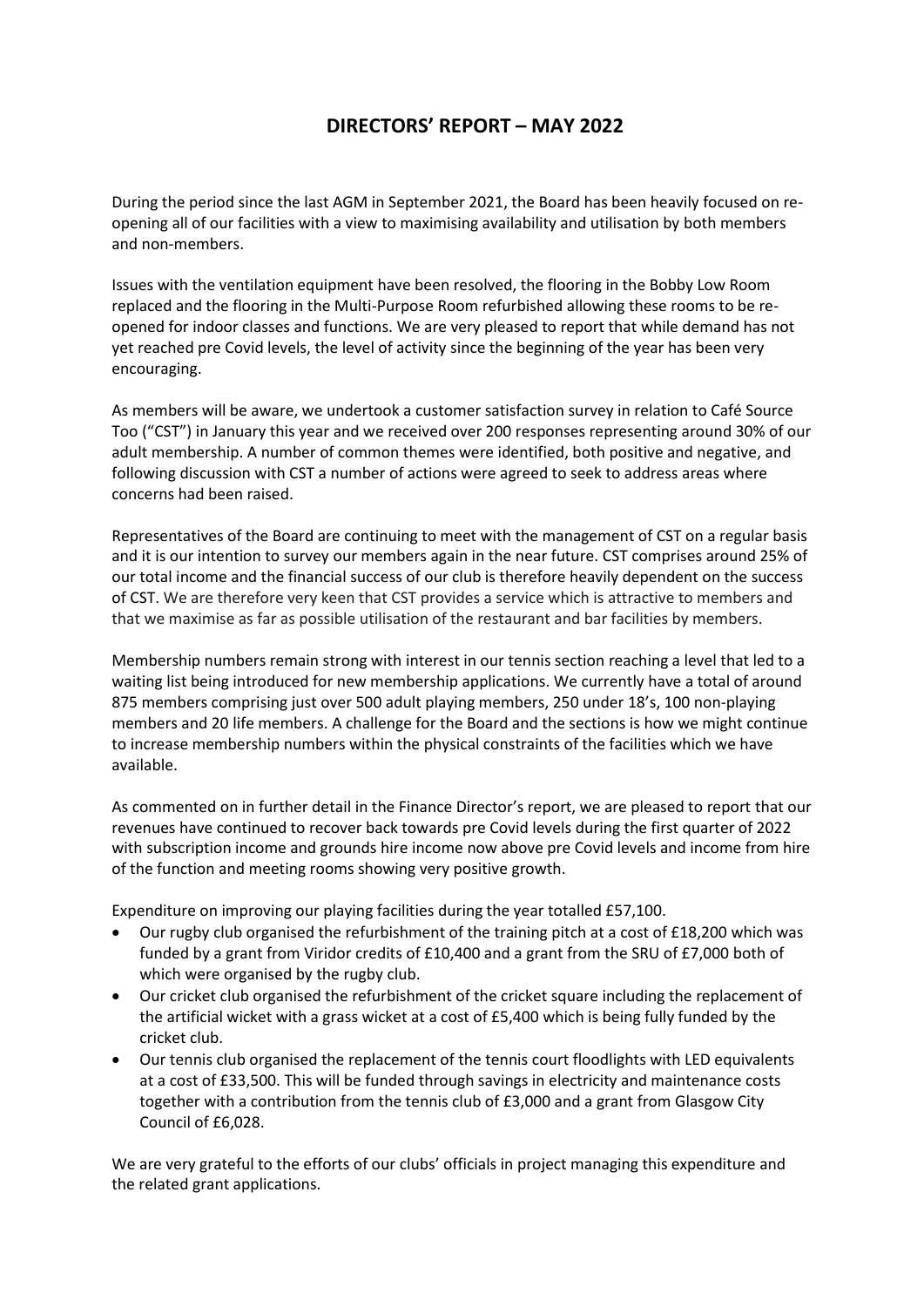The work which was undertaken by the Strategic Planning Group during the latter part of last year is now being taken forward by the main board. It is our intention to develop a long-term strategic plan for the club as a whole which is aligned with the long-term plans and objectives of our individual sections. This will allow us to prioritise and plan further investment in our clubhouse and playing facilities to maximise the opportunities for adults and children of all levels to participate in sport at our club.

Our Board membership increased to nine following the appointment to the Board in November 2021 of Keith Fowler and Gordon Taylor, both of whom are former chairmen of the club, together with Alan Wilson. Jillian Blair recently resigned from the Board and Ramzan Mohammed will be stepping down at this year's AGM and we would like to thank both Ramzan and Jillian for their service to the club. We would be delighted to hear from any member who is interested in supporting the club by joining the Board.

We are pleased to report that the transition of our Treasurer role from Jennifer Lawton to David Mann was successfully completed last October and that Ed Gallagher has now taken over from Lizzie Miller as our Membership Secretary. We thank David and Ed for agreeing to take on these roles.

This year is the centenary of the formation of Hillhead High School War Memorial Trust. We are therefore delighted that the club has successfully negotiated through what has been a very difficult period and we now look forward to working with our members to ensure that the next 100 years of the Club will be as successful as the last.

Alan Wilson On behalf of the Board of Hillhead High School War Memorial Trust Limited 18 May 2022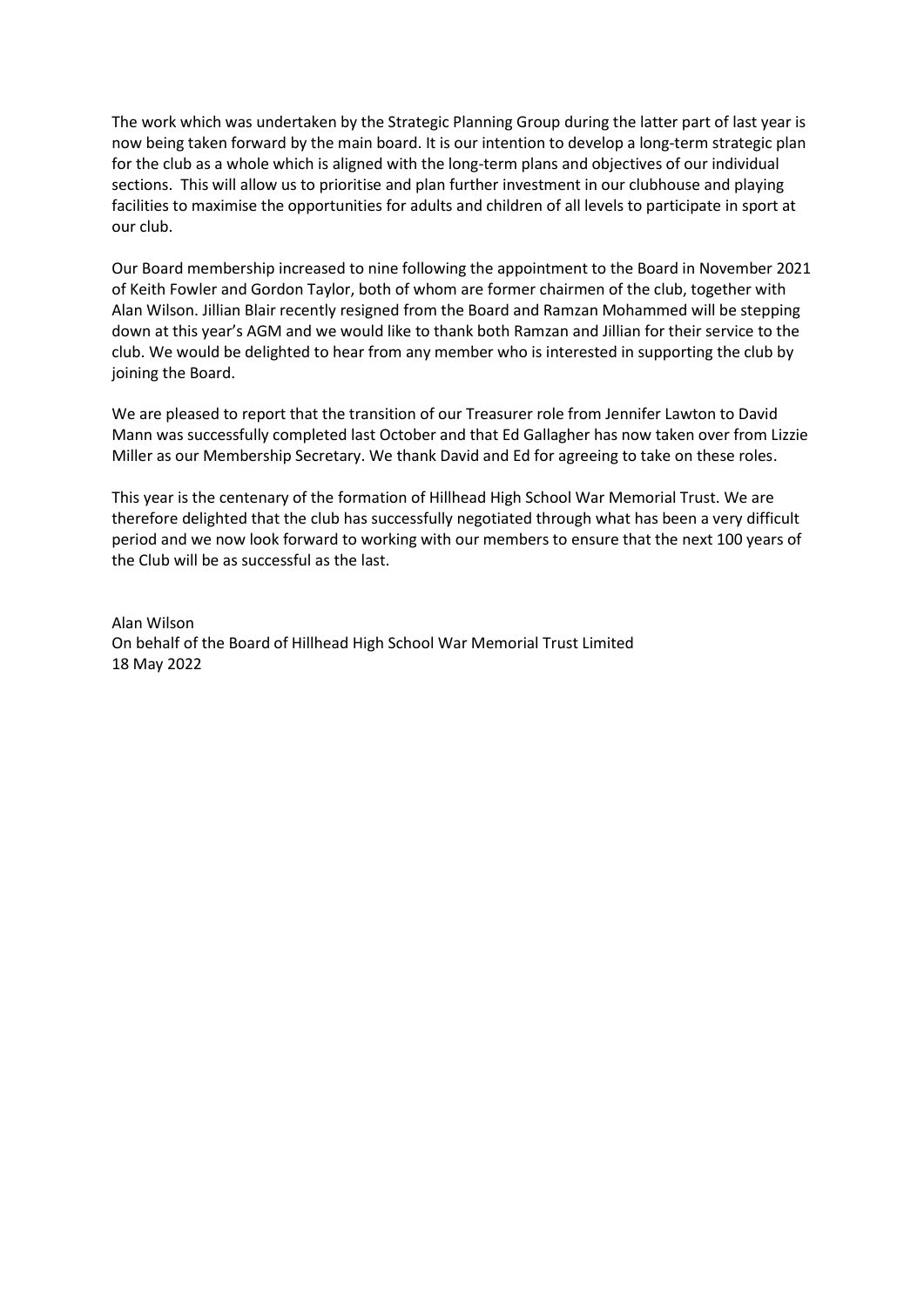## **FINANCE DIRECTOR'S REPORT – MAY 2022**

#### **Introduction**

This report is based on the consolidated accounts of Hillhead High School War Memorial Trust Limited ("HHSWMT") and its wholly owned trading subsidiary, Hughenden Services Limited ("HSL") for the year ended 31 December 2021 which are shown in Appendix A. The income and expenditure account includes comparatives for both the year ended 31 December 2020 and also the year ended 31 December 2019, the latter being the last full trading period prior to the impact of Covid.

#### **Net deficit before grants and donations**

We incurred a net deficit before grants and donations of £22,795 (2020: surplus of £2,132; 2019: surplus of £20,756). This was due to our expenditure of £236,721 (2020: £162,829; 2019: £241,516) increasing more quickly back towards pre lockdown levels than our income which totalled £213,926 (2020: £164,961; 2019: £262,272).

#### **Income**

We have three principal sources of income – subscriptions, Café Source Too ("CST") and hire of the clubhouse and grounds.

Subscription income increased to £109,940 (2020: £84,042; 2019: £121,263) reflecting the easing of lockdown restrictions which allowed subscription charges which had been suspended to recommence. I am pleased to say that monthly subscription income is now running at around 10% above pre Covid levels.

Rental and service charge income from CST increased to £46,345 (2020: £30,626; 2019: £67,958) but was still well below pre Covid levels. Trading through the summer was very strong, supported by our outdoor dining facilities however this fell away significantly through the Autumn. Christmas trading was severely impacted by the tightening of government guidance on social distancing issued during December resulting in the closure of CST over Christmas and New Year for far longer than had originally been planned. The impact of Covid restrictions continued into January and February although March and April have seen some recovery. As highlighted in the Directors' report, the success of CST is critical to the financial success of the Club.

Hire of the grounds and tennis courts recovered strongly to £55,700 (2020: £43,298; 2019: £48,755) and was above pre Covid levels primarily due to additional income in relation to the tennis courts. Going forwards, income from hire of grounds will also benefit from an increase in telecoms mast rental following a successful rent review.

Hire income from our indoor facilities (the function room, multi-purpose room and gym) totalled £1,912 (2020: £6,905; 2019: £24,133) reflecting the far greater impact of Covid on indoor activities. The recommencement of indoor activities was hampered by issues with the ventilation systems which had to be resolved prior to re-opening. However, I am pleased to say that activity levels have increased strongly since the start of the year.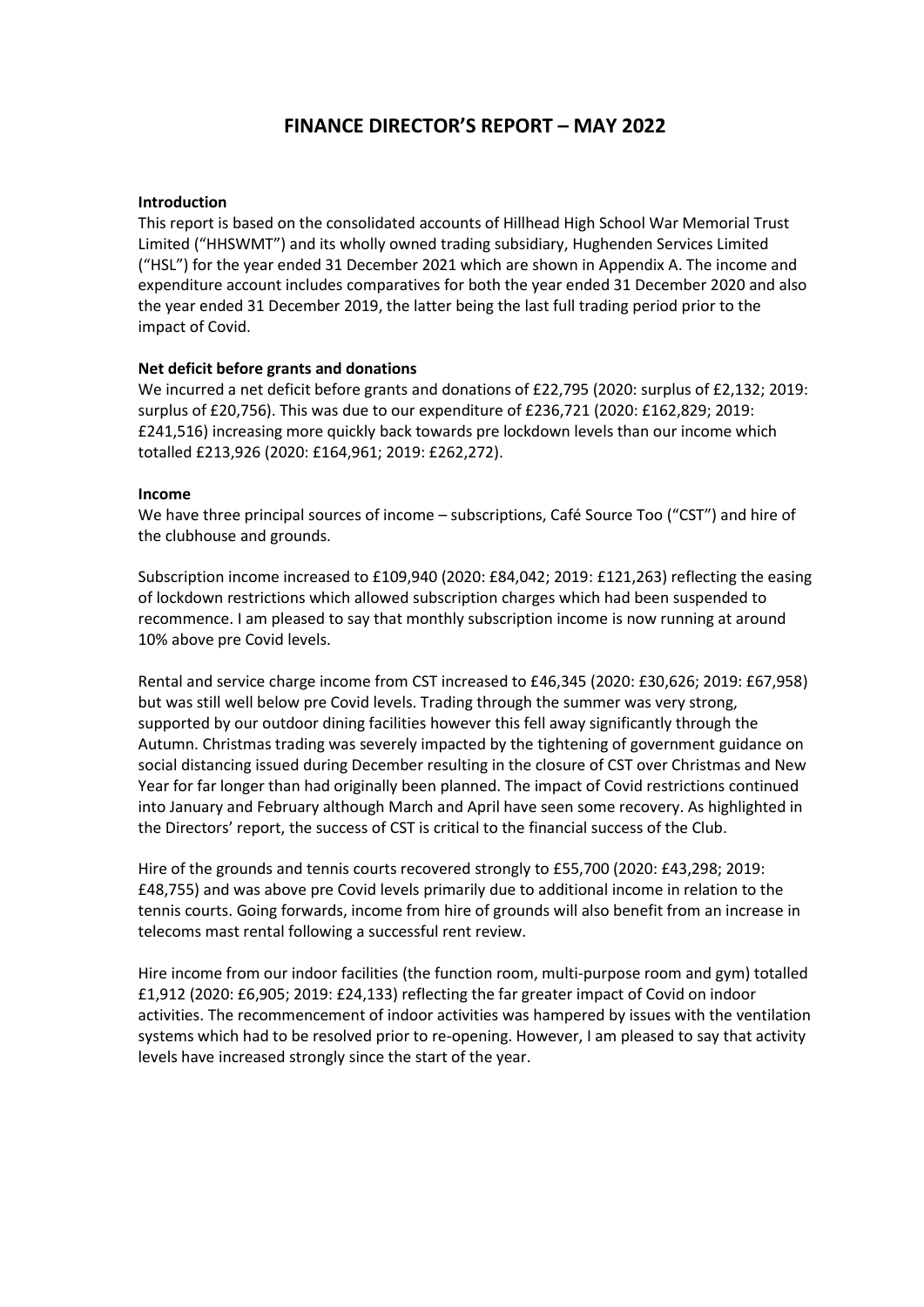### **Expenditure**

Expenditure increased by £73,892 to £236,721 primarily as a result of the following:

- Upkeep of grounds increased by £22,443 to £62,299 principally reflecting expenditure of £18,200 to renovate the training pitch against which grants totalling £17,040 were obtained by the rugby club on the behalf of the Trust. In addition, expenditure of £5,400 was incurred in relation to the renovation of the cricket square which is being fully funded by a contribution from the cricket club.
- Upkeep of premises increased by £38,798 to £72,250 as preventative maintenance and cleaning costs recommenced and repairs were required in a number of areas including ventilation, emergency lighting, boilers and fire alarm.
- Light, heat and telephone increased by £8,442 to £46,499 reflecting reopening of the building.
- Professional fees increased by £5,891 to £20,140 reflecting recommencement of fees which had been suspended or charged at a reduced rate during closure together with handover costs in relation to our treasurer and membership secretary roles.

The most significant challenge which we face going forwards is in relation to our utility costs which comprise around 20% of our total expenditure. We are extremely fortunate that our former treasurer had the foresight to recommend that we enter into fixed price contracts during the first half of 2021 and prior to the unprecedented increases in utility costs which we have seen since then. However, our fixed price contracts for both gas and electricity expire during 2023 and we are assessing what impact this will have on our cost base.

### **Grants and donations**

Grants and donations totalled £50,760 (2020: £44,531; 2019: £45,883) and principally comprised:

- Covid related grants from Glasgow City Council of £26,400 (2020: £30,575). In 2020 we had also benefitted from Covid related grants obtained by the rugby section from the SRU totalling £6,000.
- a grant of £10,040 from Viridor Credits and a grant from the SRU of £7,000 towards the costs of the renovation of the training pitch.
- a grant from Glasgow City Council of £6,028 obtained by the tennis section as a contribution towards the costs of replacement of the tennis court floodlights.

#### **Net surplus**

The net surplus after grants and donations was down on last year but still positive at £27,965 (2020: 46,664; 2019: £66,640).

Depreciation fell to £34,265 (2020: £42,988; 2019: £42,590) due to certain assets being fully depreciated as a result of which the overall deficit for the year was £6,300 (2020: Surplus of £3,676; 2019 Surplus of £24,050).

### **Capital expenditure**

Capital expenditure principally comprised £33,500 in relation to replacement of the tennis court floodlights and £7,100 in respect of replacement of the flooring in the Bobby Low Room. We are also subject to an annual adjustment in relation to the VAT reclaimed on the refurbishment of the clubhouse undertaken in 2010/11 which resulted in a cash outflow of £6,057.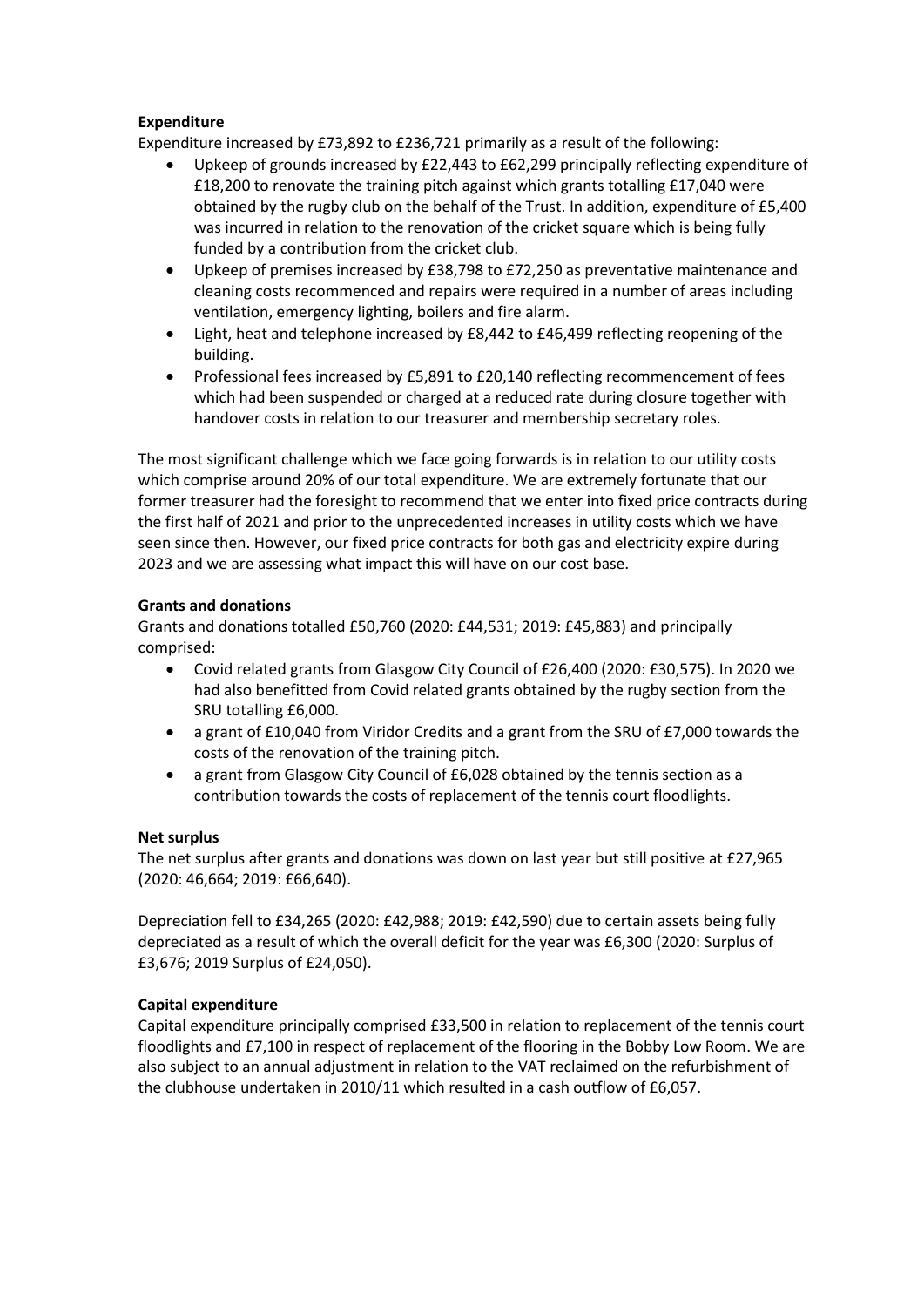#### **Cash at bank**

Our total cash at the end of the year was £118,097 (2020: £114,160).

As noted in last year's report, our cash position has benefitted from the receipt of a loan of £50,000 under the Bounce Back Loan Scheme ("BBLS"), repayment of which commenced in November 2021. Our total cash balance at 31 December 2021 also included £35,835 set aside in a sinking fund for replacement of the tennis courts under the terms of the LTA Loan agreement and £6,028 received from Glasgow City Council towards the cost of replacement of the tennis court floodlights.

Approval was obtained from the LTA to allow us to utilise the sinking fund to pay for the replacement of the tennis court floodlights, the invoice for which was settled in January 2022. An increase in the annual transfers to the sinking fund will now be required in order to ensure that sufficient funds are available when the tennis court surfaces require to be replaced.

In conclusion, while our current cash position is healthy, we will need to ensure that we generate sufficient operating cash flow going forwards to allow us to fund the increase required in transfers to the tennis court sinking fund together with repayments due in respect of the LTA loan and the BBLS loan.

Alan Wilson Finance Director 18 May 2022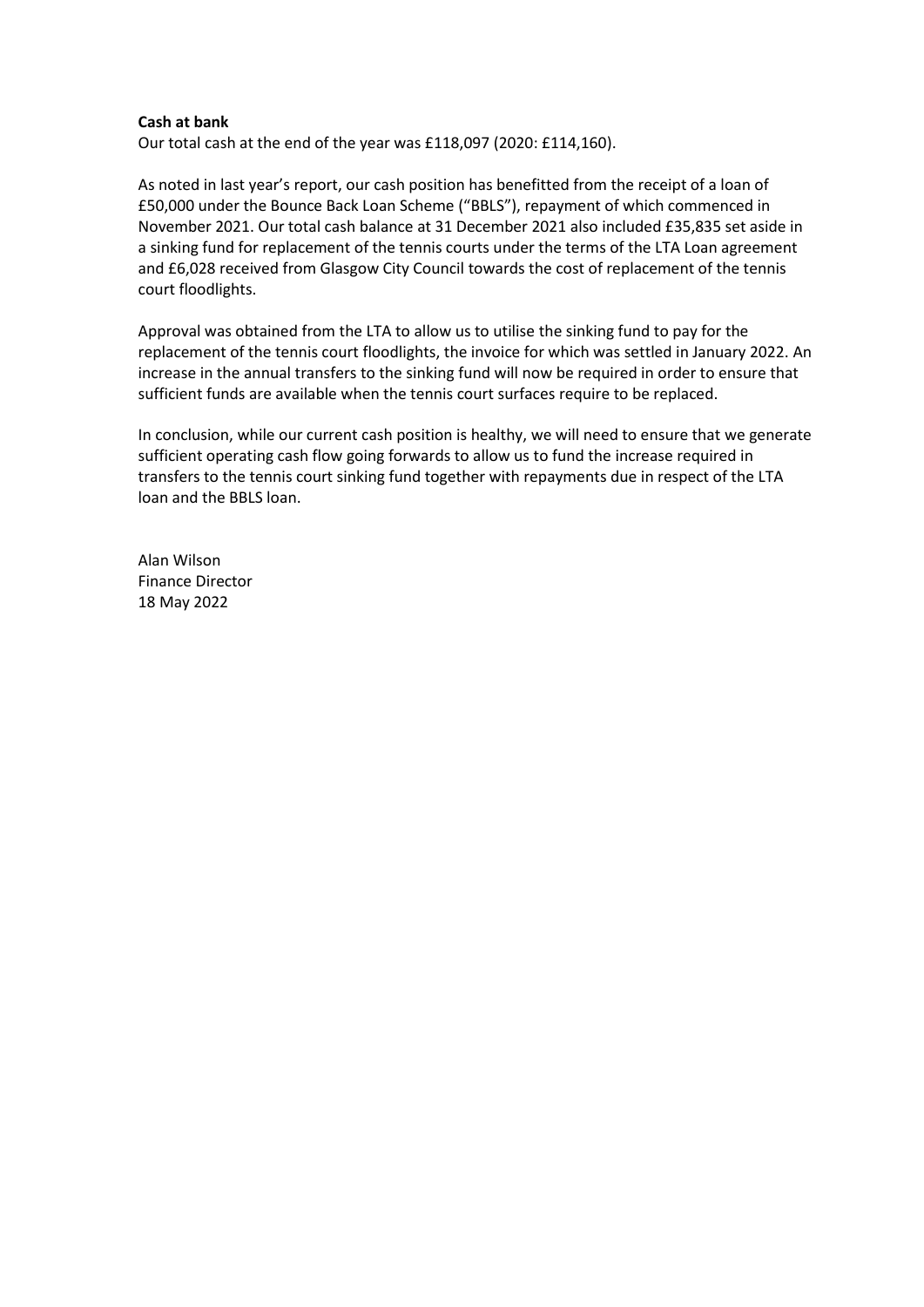# **Hillhead High School War Memorial Trust Limited Consolidated Income and Expenditure Account Year ended 31 December 2021**

|                                                            |           | <b>Years ended 31 December</b> |           |  |
|------------------------------------------------------------|-----------|--------------------------------|-----------|--|
|                                                            | 2021      | 2020                           | 2019      |  |
| Income:                                                    |           |                                |           |  |
| Members subscriptions                                      | 109,940   | 84,042                         | 121,263   |  |
| Café Source Too                                            | 46,345    | 30,626                         | 67,958    |  |
| Hire income                                                |           |                                |           |  |
| Grounds and tennis courts                                  | 55,700    | 43,298                         | 48,755    |  |
| Hall hire and gym                                          | 1,912     | 6,905                          | 24,133    |  |
| <b>Bank interest</b>                                       | 29        | 90                             | 164       |  |
| <b>Total income</b>                                        | 213,926   | 164,961                        | 262,272   |  |
| Expenditure:                                               |           |                                |           |  |
| Upkeep of grounds                                          | 62,299    | 39,856                         | 51,629    |  |
| Upkeep of premises                                         | 72,250    | 33,452                         | 69,437    |  |
| Light, heat and telephone                                  | 46,499    | 38,057                         | 53,451    |  |
| Water and Non domestic rates                               | 3,582     | 4,213                          | 12,930    |  |
| Insurance                                                  | 13,651    | 11,753                         | 10,296    |  |
| Professional fees                                          | 20,140    | 14,249                         | 17,779    |  |
| Independent accountant's fee for review of accounts        | 4,120     | 4,857                          | 4,697     |  |
| Stationery, marketing and sundries                         | 1,215     | 2,070                          | 3,125     |  |
| Contribution to section expenses                           | 5,089     | 3,319                          | 6,906     |  |
| Reception & furniture charges                              | 716       | 3,439                          | 3,902     |  |
| Membership direct debit processing and bank charges        | 8,294     | 6,750                          | 7,485     |  |
| HP, lease and loan interest                                | 561       | 528                            | 792       |  |
| Irrecoverable VAT - rugby section                          |           | 286                            | 1,682     |  |
| Gain on sale of fixed assets                               | (1,695)   |                                | (2, 596)  |  |
| <b>Total expenditure</b>                                   | 236,721   | 162,829                        | 241,516   |  |
| Net (deficit)/surplus before grants and donations          | (22,795)  | 2,132                          | 20,756    |  |
| <b>Grants and donations</b>                                |           |                                |           |  |
| Covid grants                                               | 26,400    | 36,575                         |           |  |
| Grants and contributions towards training pitch renovation | 17,040    |                                |           |  |
| Grants and contributions towards capital expenditure       | 6,028     | 1,019                          | 44,685    |  |
| Donations from members                                     | 1,292     | 6,937                          | 415       |  |
| Lottery award                                              |           |                                | 783       |  |
|                                                            | 50,760    | 44,531                         | 45,883    |  |
| Net surplus before depreciation                            | 27,965    | 46,664                         | 66,640    |  |
| <b>Depreciation</b>                                        | (34, 265) | (42, 988)                      | (42, 590) |  |
| Net (deficit)/surplus before and after tax                 | (6,300)   | 3,676                          | 24,050    |  |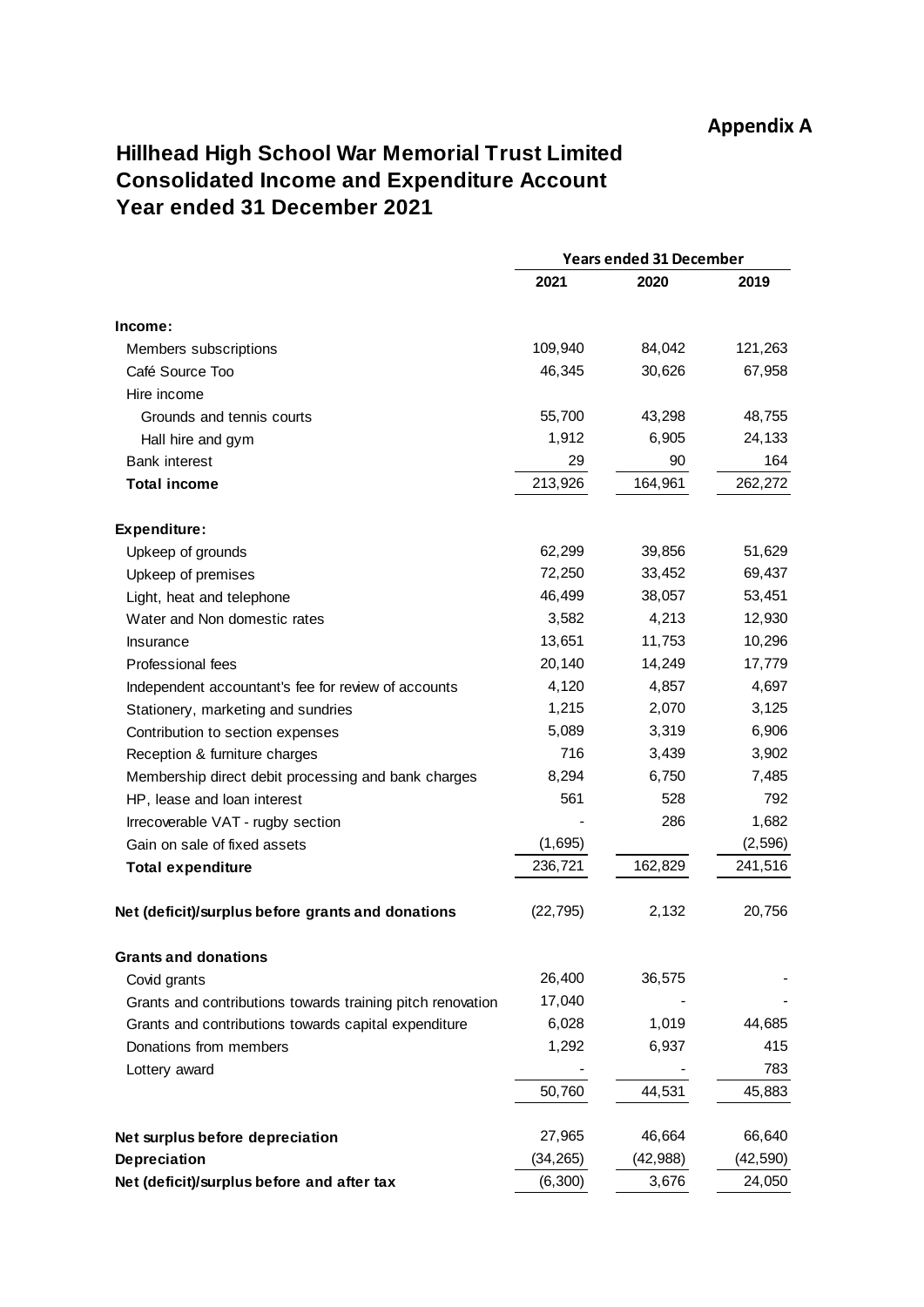# **Hillhead High School War Memorial Trust Limited Consolidated Balance Sheet At 31 December 2021**

|                                                | At          | At          |
|------------------------------------------------|-------------|-------------|
|                                                | 31 December | 31 December |
|                                                | 2021        | 2020        |
| <b>Fixed assets</b>                            | 1,536,660   | 1,532,013   |
| <b>Current assets</b>                          |             |             |
| Trade debtors                                  | 18,948      | 11,179      |
| Prepayments and accrued income                 | 2,600       | 2,211       |
| <b>VAT</b>                                     | 2,578       |             |
| Cash at bank                                   | 118,097     | 114,160     |
|                                                | 142,223     | 127,550     |
| <b>Current liabilities</b>                     |             |             |
| Trade creditors                                | 71,346      | 12,557      |
| Accruals                                       | 10,601      | 21,586      |
| Deferred income                                | 5,251       | 4,505       |
| Subscriptions in advance                       | 268         | 4,476       |
| <b>VAT</b>                                     |             | 6,468       |
| HP Finance Lease creditors                     |             | 4,163       |
| Loan from LTA for funding new tennis courts    | 6,426       | 6,425       |
| Bounce Back Loan Scheme Loan                   | 10,000      | 1,667       |
|                                                | 103,892     | 61,847      |
| <b>Net current assets</b>                      | 38,331      | 65,703      |
| Creditors falling due after more then one year |             |             |
| Loan from LTA for funding new tennis courts    | 35,341      | 41,766      |
| Bounce Back Loan Scheme Loan                   | 38,333      | 48,333      |
| Other Ioans                                    | 500         | 500         |
|                                                | 74,174      | 90,599      |
| Net assets                                     | 1,500,817   | 1,597,716   |
| <b>Reserves</b>                                |             |             |
| Income and expenditure account                 | 1,493,441   | 1,499,741   |
| The J Liversidge Fund                          | 7,376       | 7,376       |
|                                                | 1,500,817   | 1,507,117   |